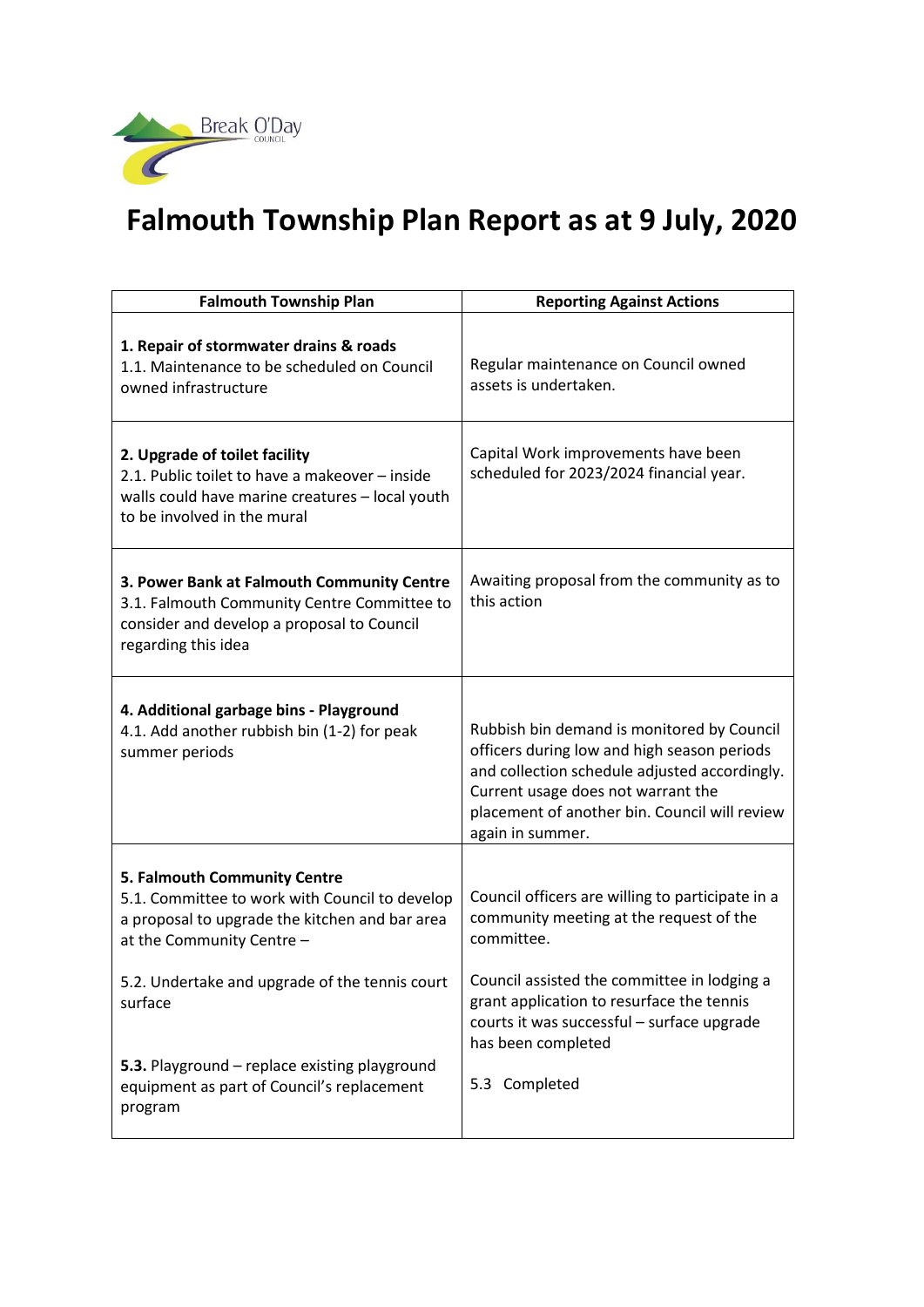| 5.4. Playground - provide shade and seating<br>including planting of more trees around<br>playground-                                                                                                                   |                                                                                                                                                                                                                                                                         |
|-------------------------------------------------------------------------------------------------------------------------------------------------------------------------------------------------------------------------|-------------------------------------------------------------------------------------------------------------------------------------------------------------------------------------------------------------------------------------------------------------------------|
| <b>6. Coastal Walking tracks</b><br>6.1. Gravel the entire coastal walking track                                                                                                                                        | Members of the Falmouth community are<br>working with PWS to develop a walking track<br>along the coast                                                                                                                                                                 |
| 6.2. Eradicate the weeds along the walking<br>track                                                                                                                                                                     |                                                                                                                                                                                                                                                                         |
| 6.3. Interpretative signage to be placed along<br>the walking track<br>6.4. Examine the potential to create a walking<br>track from Falmouth to Four Mile Creek                                                         | Council allowed money not spent on another<br>grant to be used for interpretative signage<br>Council has received funding to develop a<br>Recreational Trails Strategy - this will be<br>listed as something to be addressed through<br>this process                    |
| 7. Management of weeds<br>7.1. Develop a weed eradication program for<br>the entire area of Falmouth - Council has a<br>weed eradication program that applies only to<br>road reserves and public land owned by Council | Council's NRM Officer and Weed Officer are<br>currently updating the Weed Management<br>Priorities Plan for Break O'Day. The objective<br>of the plan is to enable the management of<br>weed issues at Falmouth and other towns<br>working with respective land owners. |
| 8. Policy for planting of native trees and<br>shrubs                                                                                                                                                                    |                                                                                                                                                                                                                                                                         |
| Develop a local guide for the community and<br>property owners which considers<br>appropriateness in relation to size and<br>infrastructure such as power lines A tree                                                  | Council's Tree Management Policy EP06 -<br>updated at August 2019 encourages the<br>planting of native trees and plants (including<br>rare or endangered species) in urban public                                                                                       |
| planting guide is being prepared for Council<br>review and discussion.                                                                                                                                                  | areas and which are endemic to a local area.                                                                                                                                                                                                                            |
| 9. Mariposa Beach Car Park<br>9.1. Formalise a gravel car park for walking and<br>fisherman                                                                                                                             | This potential project will be raised with the<br>Department of State Growth as part of the<br>infrastructure upgrades along the Great<br><b>Eastern Drive</b>                                                                                                          |